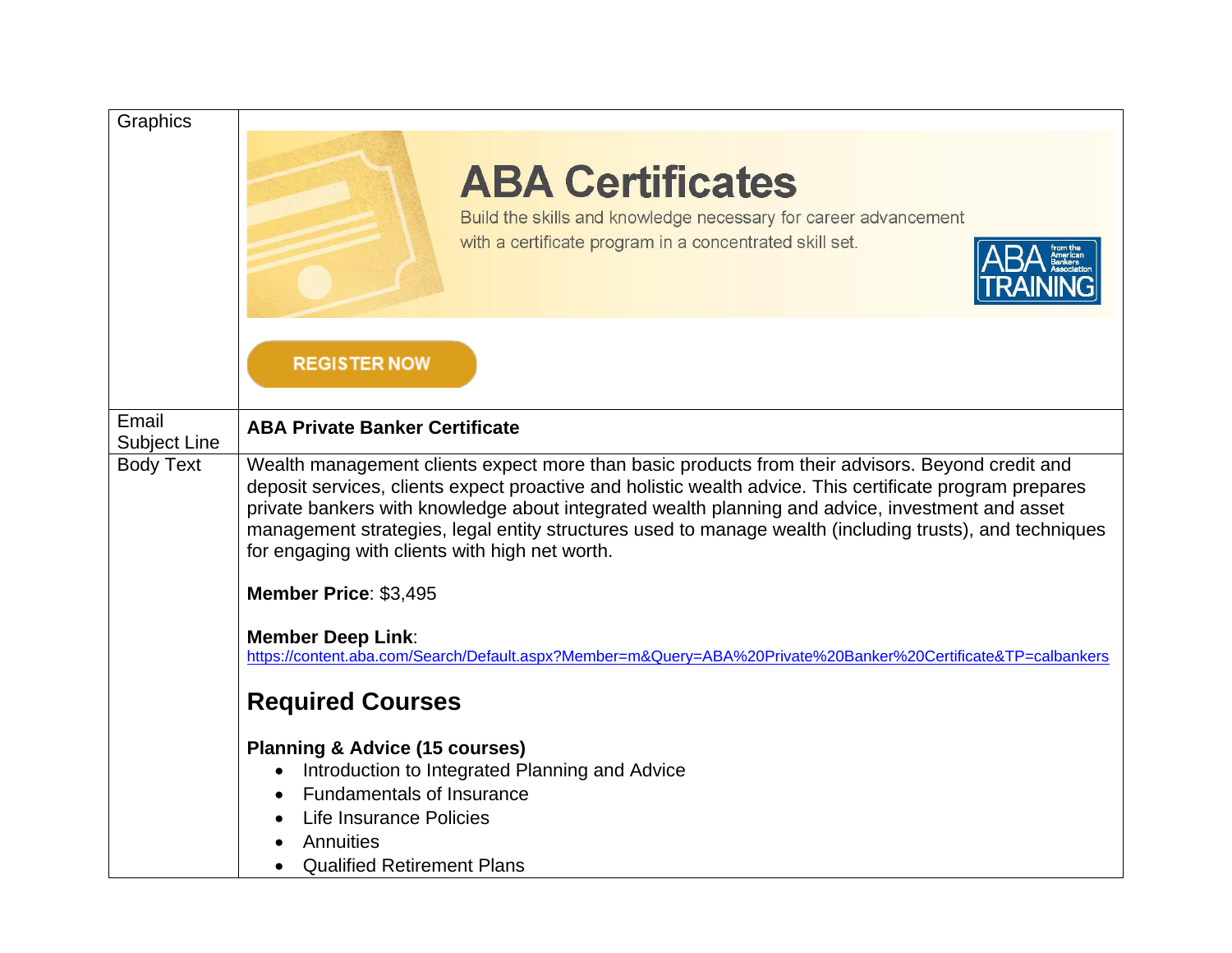| <b>Individual Retirement Accounts</b><br>$\bullet$                                 |
|------------------------------------------------------------------------------------|
| <b>Estate Planning Fundamentals</b>                                                |
| Estate Planning for the Business Owner<br>$\bullet$                                |
| <b>Philanthropic Planning</b><br>$\bullet$                                         |
| <b>Full Balance Sheet Advice</b><br>$\bullet$                                      |
| <b>Structure Analysis and Advice</b><br>$\bullet$                                  |
| Analyzing Personal Financial Statements and Tax Returns Suite (4 courses)          |
| o Types of Personal Financial Statements                                           |
| ○ Key Ratios and Adjusted Net Worth                                                |
| o Personal Tax Returns and Cash Flow                                               |
| o Combining Business and Personal Cash Flow into Global Cash Flow                  |
| <b>Investments (9 courses)</b>                                                     |
| Introduction to Investment Management<br>$\bullet$                                 |
| <b>Applied Behavioral Finance</b>                                                  |
| • Economics and Markets                                                            |
| Importance of Proper Titling of Assets and Regular Titling Reviews                 |
| <b>Investment Products</b><br>$\bullet$                                            |
| Developing a Personalized Wealth Management Strategy                               |
| A Deeper Dive into Non-Financial Assets                                            |
| <b>Types of Trusts</b>                                                             |
| <b>Trust Fundamentals</b>                                                          |
| <b>Relationship Management (10 courses)</b>                                        |
| Managing the Dynamic Nature of Client Financial Needs<br>$\bullet$                 |
| • Know Your Competition                                                            |
| Mastering the Art of Inquiry<br>$\bullet$                                          |
| Engaging in Multigenerational Conversations with Clients<br>$\bullet$              |
| Developing and Delivering a Compelling Personal Value Proposition                  |
| <b>Effective Client Engagement Through "Wealth Personas"</b><br>$\bullet$          |
| <b>Emotional Intelligence for Wealth Advisors</b>                                  |
| <b>Understanding Generational, Gender and Cultural Characteristics</b>             |
| Engaging With Centers of Influence                                                 |
| <b>Selling Value</b>                                                               |
|                                                                                    |
| <b>Qualitative Analysis and Determining a Credit Risk Rating Suite (4 courses)</b> |